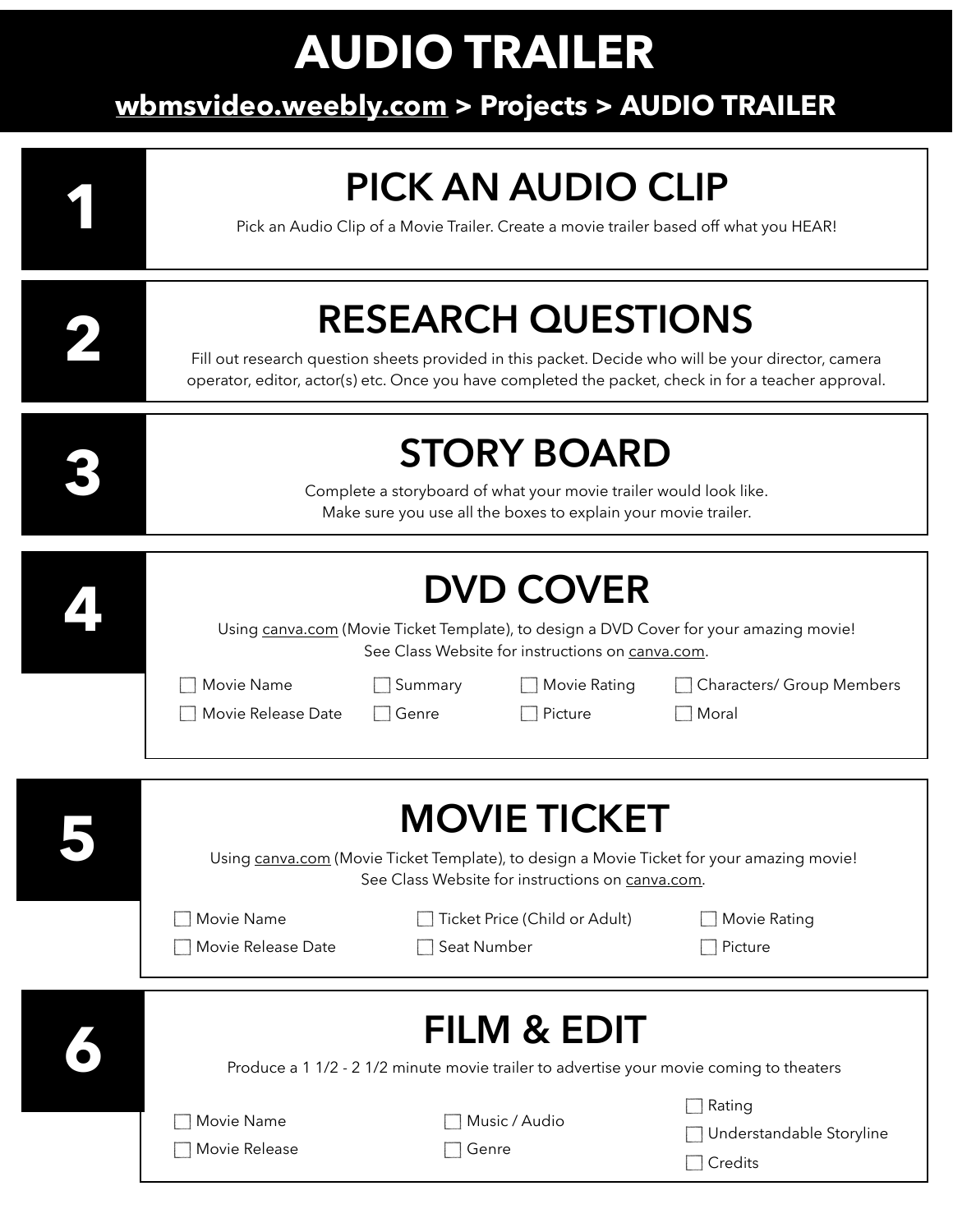#### **AUDIO TRAILER RUBRIC FOR TEACHER ONLY**

 $\overline{\phantom{a}}$  , and the contract of the contract of the contract of the contract of the contract of the contract of the contract of the contract of the contract of the contract of the contract of the contract of the contrac

PERIOD #: \_\_\_\_\_\_\_\_\_\_\_ GROUP #: \_\_\_\_\_\_\_\_\_\_\_\_

GROUP MEMBERS: \_\_\_\_\_\_\_\_\_\_\_\_\_\_\_\_\_\_\_\_\_\_\_\_\_\_\_\_\_\_\_\_\_\_\_\_\_\_\_\_\_\_\_\_\_\_\_\_\_\_\_\_\_\_\_\_\_\_\_\_\_\_\_\_\_\_\_\_\_\_\_\_\_\_\_

|                            | <b>CONTENT</b>            |                        | <b>POINTS</b> |  |  |
|----------------------------|---------------------------|------------------------|---------------|--|--|
|                            | <b>RESEARCH QUESTIONS</b> |                        |               |  |  |
| No content (0)             | Missing Some Content (12) | All Content (25)       | /25           |  |  |
| <b>STORYBOARD</b>          |                           |                        |               |  |  |
| No content (0)             | Missing Some Content (12) | All Content (25)       | /25           |  |  |
|                            | <b>DVD COVER</b>          |                        |               |  |  |
| Movie Name (2)             | Picture (10)              | Favorite Quote (4)     |               |  |  |
| Date Released (1)          | Summary (20)              | Movie Moral (4)        |               |  |  |
| Rating (1)                 | Characters (1)            | Creativity/ Effort (5) |               |  |  |
| Movie Genre (1)            | Group Members (1)         |                        | /50           |  |  |
|                            | <b>MOVIE TICKET</b>       |                        |               |  |  |
| Movie Name (2)             | Price (2)                 | Picture / Drawing (5)  |               |  |  |
| Movie Date (1)             | Seat Number (2)           | Creativity/ Effort (5) |               |  |  |
| Movie Time (1)             | Movie Rating (2)          |                        | /20           |  |  |
| <b>MOVIE TRAILER VIDEO</b> |                           |                        |               |  |  |
| Movie Name (2)             | Music/Audio (10)          | Understandable         |               |  |  |
| Movie Release Date (2)     | Genre (2)                 | Storyline (55)         |               |  |  |
| Movie Rating (2)           | Movie Rating (2)          | Credits (5)            | /80           |  |  |
| <b>PROJECT TOTAL</b>       |                           |                        |               |  |  |
|                            | <b>DEDUCTIONS</b>         |                        |               |  |  |
|                            | <b>COMMENTS</b>           |                        |               |  |  |
|                            | <b>GRAND TOTAL</b>        |                        |               |  |  |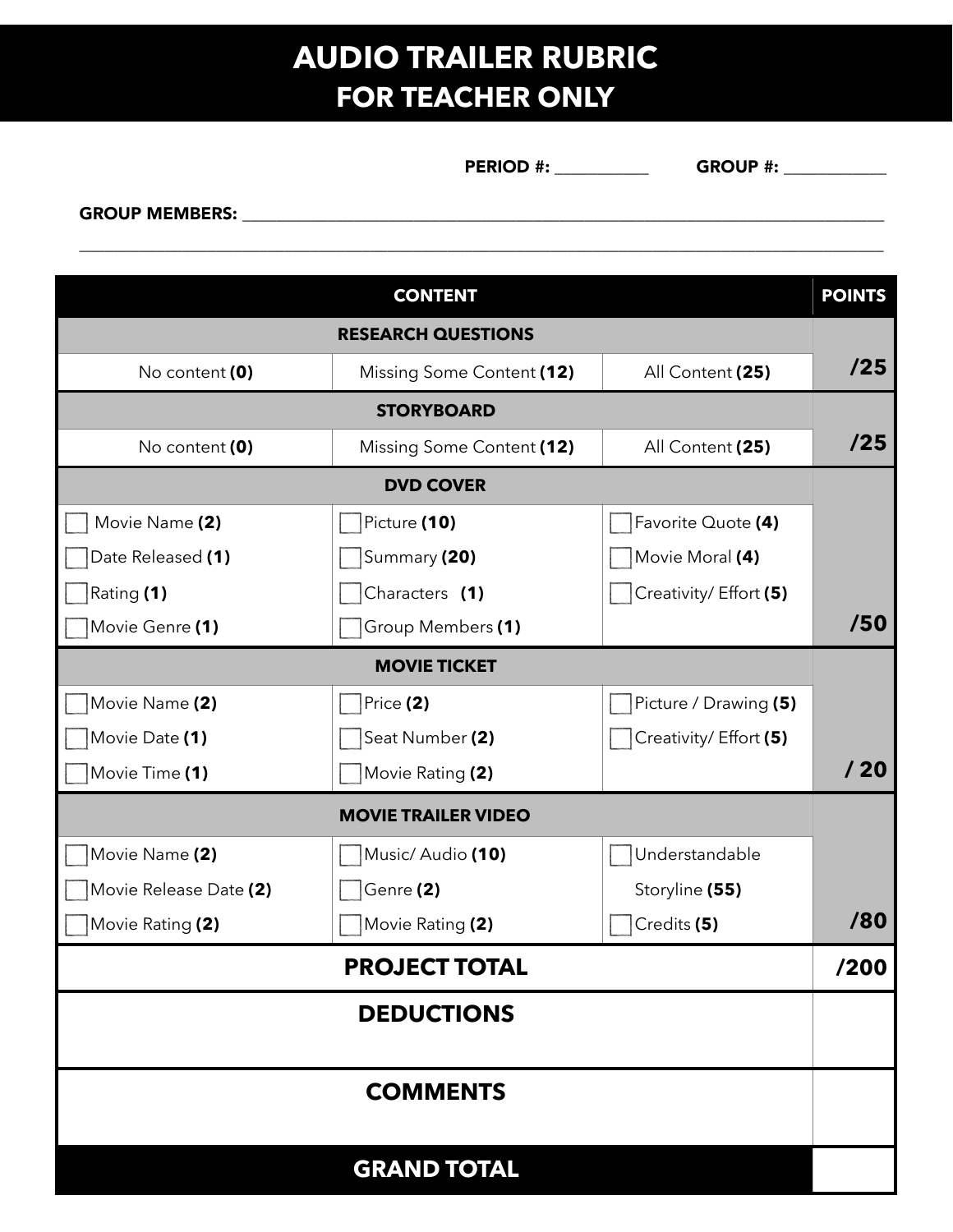## $\overline{\mathbf{2}}$

### **RESEARCH QUESTIONS**

| Movie Release Date: ___________________________________ |                                                      |  |
|---------------------------------------------------------|------------------------------------------------------|--|
|                                                         |                                                      |  |
|                                                         |                                                      |  |
| Summary: What is your movie about? (5 sentences)        |                                                      |  |
|                                                         |                                                      |  |
|                                                         |                                                      |  |
|                                                         |                                                      |  |
| Main Characters :                                       | <u> 1980 - Jan Barnett, fransk politik (d. 1980)</u> |  |
|                                                         |                                                      |  |
|                                                         |                                                      |  |
|                                                         |                                                      |  |

In your group, think about what roles you would take producing the movie.